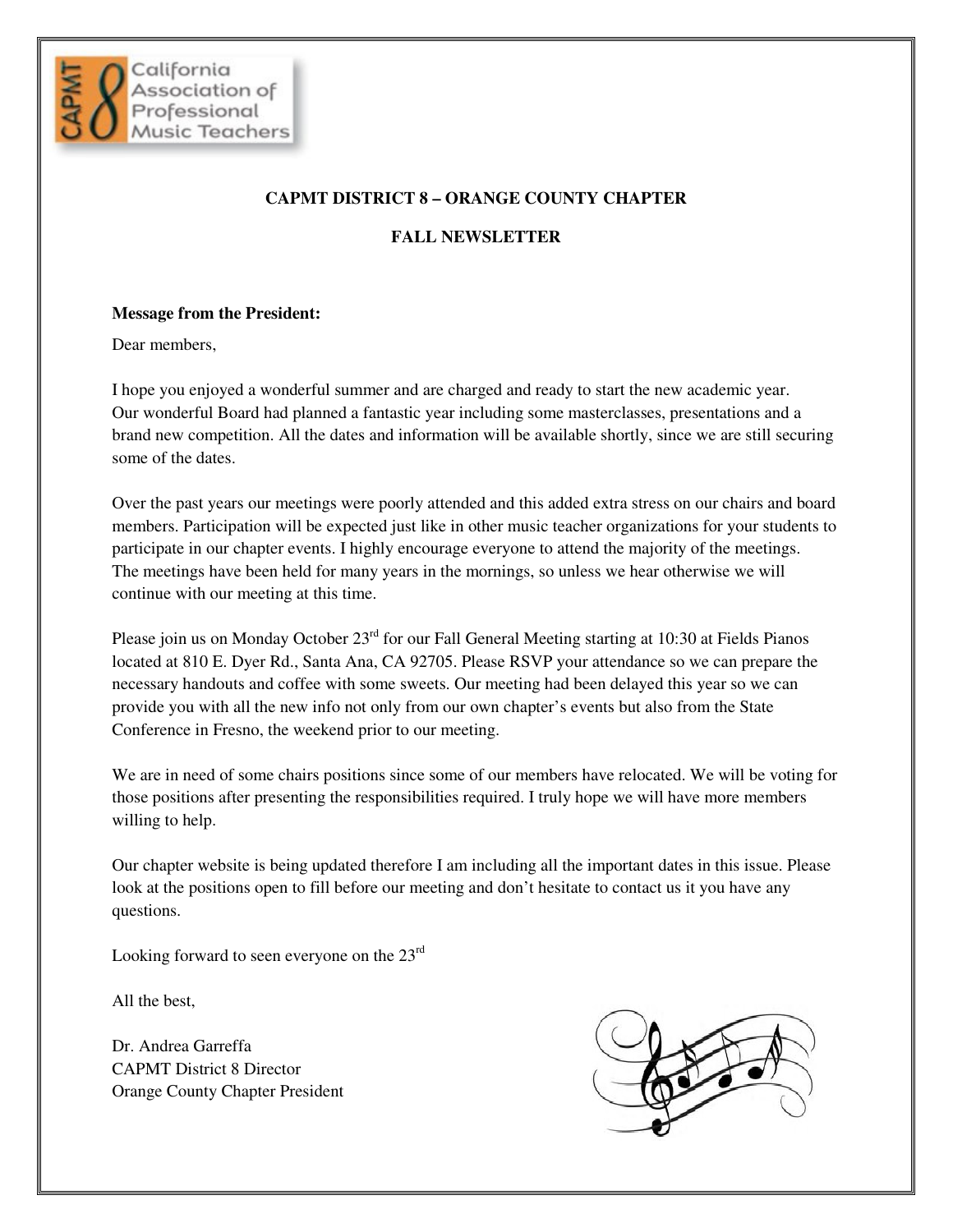

# **2017-2018 Events Dates:**

**October 1st** (Sunday) Young Musicians Concerto Competition Winners Concert at 6:00 PM at Anaheim United Methodist Church. 1000 S. State College Blvd., Anaheim, CA 92806

**October 15th** (Sunday) Student Recital at 3:00 PM at Fields Pianos

**October 23rd** (Tuesday) Fall General Meeting at 10:30 AM at Fields Pianos

**November 5th** (Sunday) Community Recital at 3:00 PM at Brookdale Senior Living. 10 Marquette, Irvine, CA 92612

**November 5th** (Sunday) Piano Auditions, Time TBA, at Fields Pianos

**November 5th** (Sunday) Ensemble Auditions, Time TBA, at Fields Pianos

**December 10th** (Sunday) Student Recital at 3:00 PM at Fields Pianos

**January 7<sup>th</sup>** (Sunday) NEW Piano Etudes Competition, Time TBA, at Fields Pianos

**January 20th** (Saturday) Contemporary Music Competition, Time TBA, at Fields Pianos

**February 4th** (Sunday) Student Recital at 3:00 PM at Fields Pianos

**February 24th (**Saturday) Honors Competition, Time TBA, at Fields Pianos

**March 4th** (Sunday) Community Recital at 3:00 PM at Brookdale Senior Living

**April 8th** (Sunday) Student Recital at 3:00 PM at Fields Pianos

**April (date TBA)** Young Musicians Concerto Competition, Time TBA, at IVC College

**April 28th** (Saturday) Bach Competition, Time TBA, at Fields Pianos

**May 6th (**Sunday) Community Recital at 3:00 PM at Brookdale Senior Living

**June 3rd** (Sunday) Student Recital at 3:00 PM at Fields Pianos

**June 9th** (Saturday) Sonata-Sonatina Festival, Time TBA, at Fields Pianos

**June 10<sup>th</sup>** (Saturday) Students Evaluations, Time TBA, at Little Chopin School, 10872 Westminster Ave., Garden Grove, CA 92843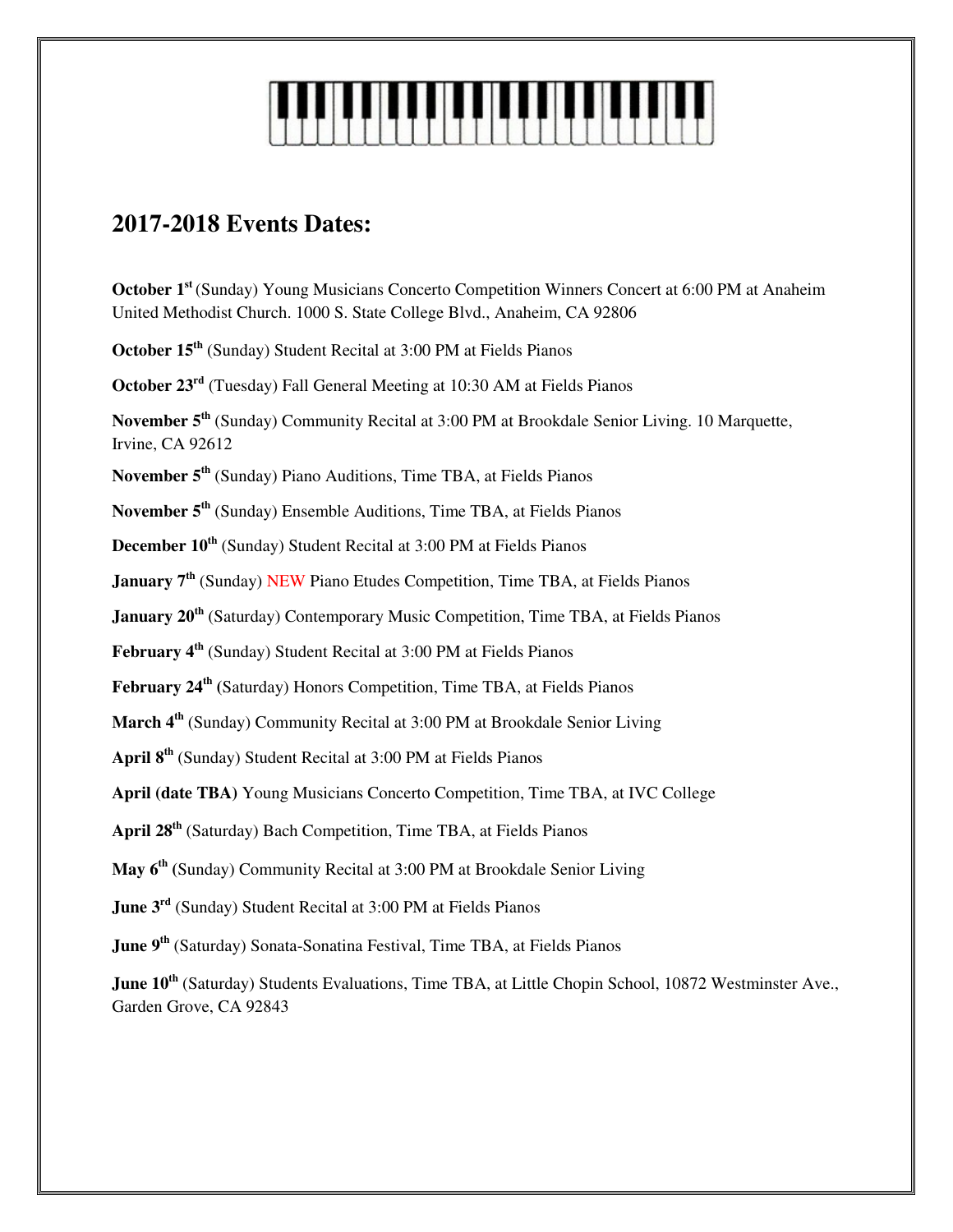## **Orange County Chapter Board Members:**

District Director: Dr. Andrea Garreffa, agarreffa@hotmail.com Chapter President: Dr. Andrea Garreffa, agarreffa@hotmail.com Chapter Vice-President: Heidi Lee Kim, heidileekim@yahoo.com Chapter Treasurer: Janine Hersowitz, janinehersh@cox.net Piano Auditions chair: position needs to be filled Ensemble Auditions chair: Su-Shing Chiu, suching\_chiu@yahoo.com Contemporary Competition Chair: Heidi Lee Kim, heidileekim@yahoo.com Honors Competition Chair: Andrea Garreffa, agarreffa@hotmail.com Piano Etudes Chair: position will need to be filled Young musicians Concerto Competition Chair: Dr. Minji Noh, minz319@gmail.com Student Recital Chair: Audrey Leppanen, joyschoolofmusic@gmail.com Community Recital Chair: Naomi Szwarcsztejn, naomi.szwarcsztejn@gmail.com Bach Competition Chair: position will need to be filled Sonata-Sonatina Festival Chair: position needs to be filled Student Evaluations Chair: Kathy Anzis, (new e-mail address needs to be confirmed) Membership Chair: position needs to be filled Correspondence and Media Chair: position needs to be filled